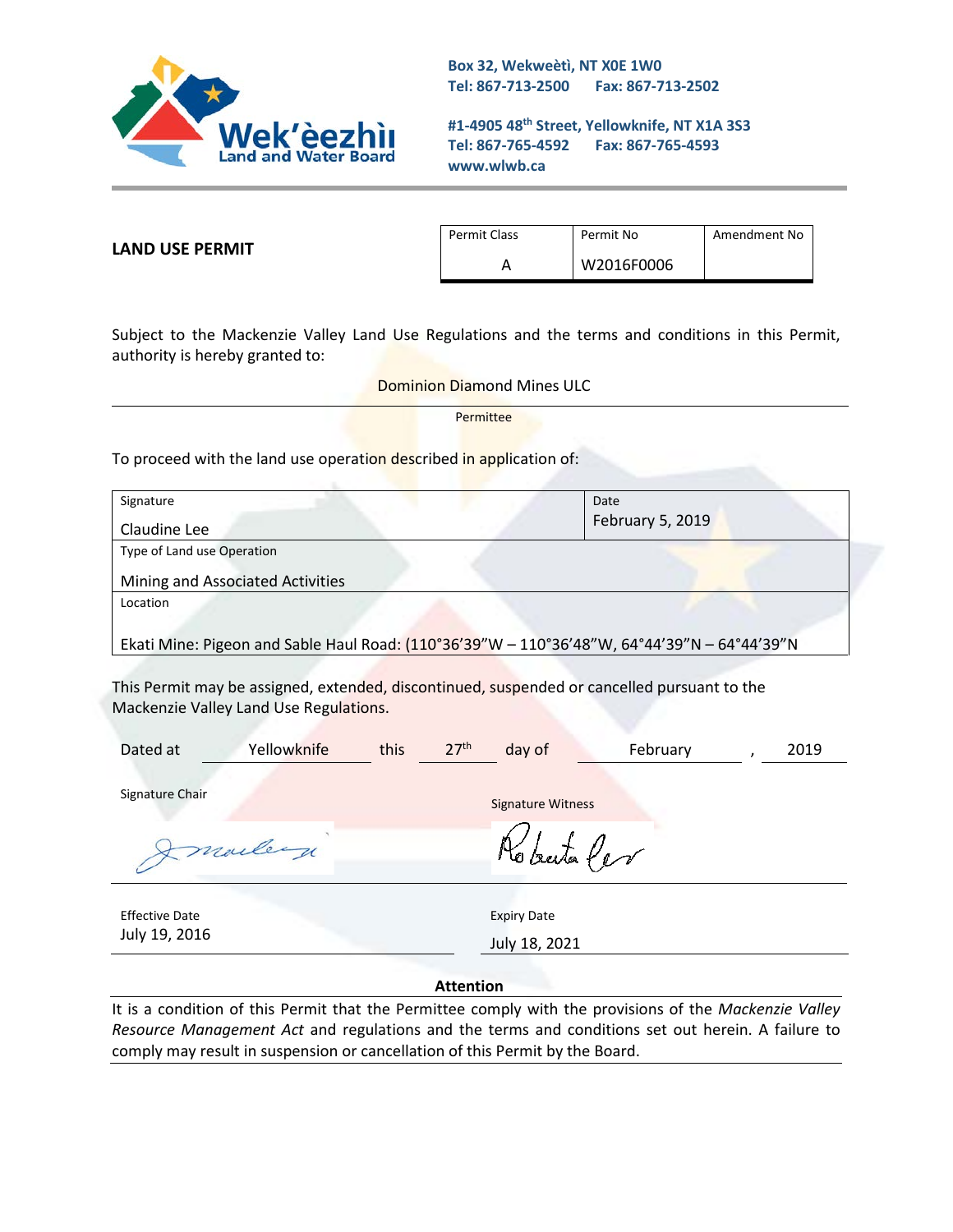

**Conditions Annexed to and Forming Part of Land Use Permit # W2016F0006**

## **Part A: Scope of Permit**

1. This Permit entitles Dominion Diamond Mines ULC to conduct the following land-use operation:

The construction, operation, and maintenance of a haul road to the Pigeon and Sable Pit developments, including the construction of water crossings, caribou crossings, and the development of a spur road to access and set up facilities at Falcon Lake for the purpose of road watering.

- 2. This Permit is issued subject to the conditions contained herein with respect to the use of land for the activities and area identified in Part A, item 1 of this Permit.
- 3. Compliance with the terms and conditions of this Permit does not absolve the Permittee from the responsibility for compliance with the requirements of all applicable federal, territorial, Tłıcho, and municipal legislation.

## **Part B: Definitions** (defined terms are capitalized throughout the permit)

- **Act** the *Mackenzie Valley Resource Management Act*.
- **Board** the Wek'èezhìi Land and Water Board established under 57.1(1) of the *Mackenzie Valley Resource Management Act*.
- **Fuel Storage Container** a container for the storage of **petroleum** or **allied petroleum products** with a capacity of less than 230 litres.
- **Habitat** the area or type of site where a species or an individual of a species of wildlife naturally occurs or on which it depends, directly or indirectly, to carry out its life processes.
- **Inspector**  an Inspector designated by the Minister under the *Mackenzie Valley Resource Management Act*.

**Minister** - the Minister of Indian Affairs and Northern Development Canada or the Minister of the Government of the Northwest Territories – Department of Lands, as the case may be.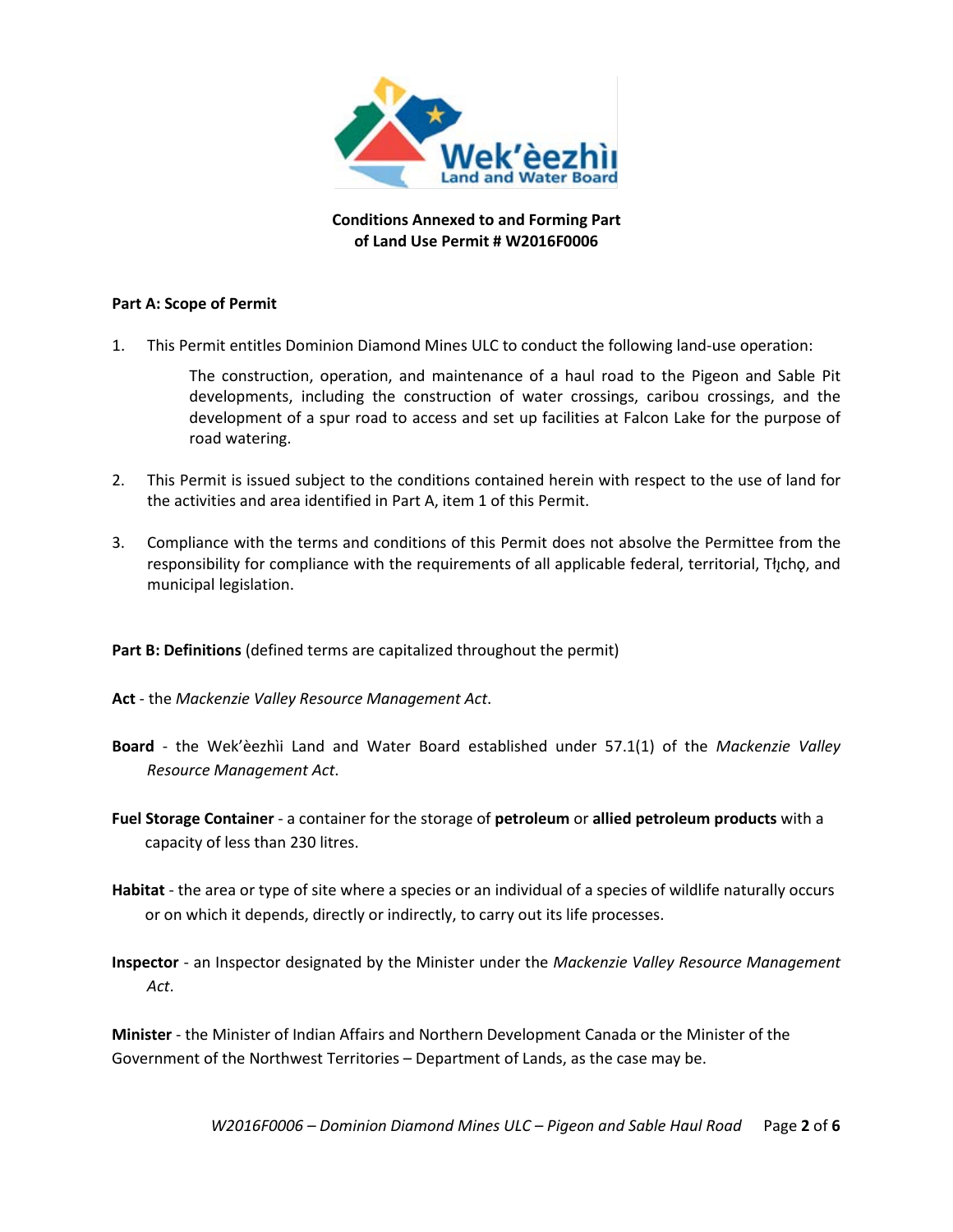- **Ordinary High Water Mark** the usual or average level to which a body of water rises at its highest point and remains for sufficient time so as to change the characteristics of the land. In flowing waters (rivers, streams) this refers to the "active channel/bank-full level" which is often the 1:2 year flood flow return level. In inland lakes, wetlands, or marine environments, it refers to those parts of the Watercourse bed and banks that are frequently flooded by water so as to leave a mark on the land and where the natural vegetation changes from predominately aquatic vegetation to terrestrial vegetation (excepting water tolerant species). For reservoirs, this refers to normal high operating levels (full supply level).
- **Secondary Containment** containment that prevents liquids that leak from Fuel Storage Tanks or containers from reaching outside the containment area and includes double-walled tanks, piping, liners, and impermeable barriers.
- **Spill Contingency Plan** a document, developed in accordance with Aboriginal Affairs and Northern Development Canada's *Guidelines for Spill Contingency Planning* (April 2007)*,* that describes the set of procedures to be implemented to minimize the effects of a spill.
- **Waste Management Plan (WMP)** a document, developed in accordance with the Board's *Guidelines for Developing a Waste Management Plan,* that describes the methods of waste management from waste generation to final disposal.

**Watercourse** - a natural body of flowing or standing water or an area occupied by water during part of the year, and includes streams, springs, swamps and gulches but does not include groundwater.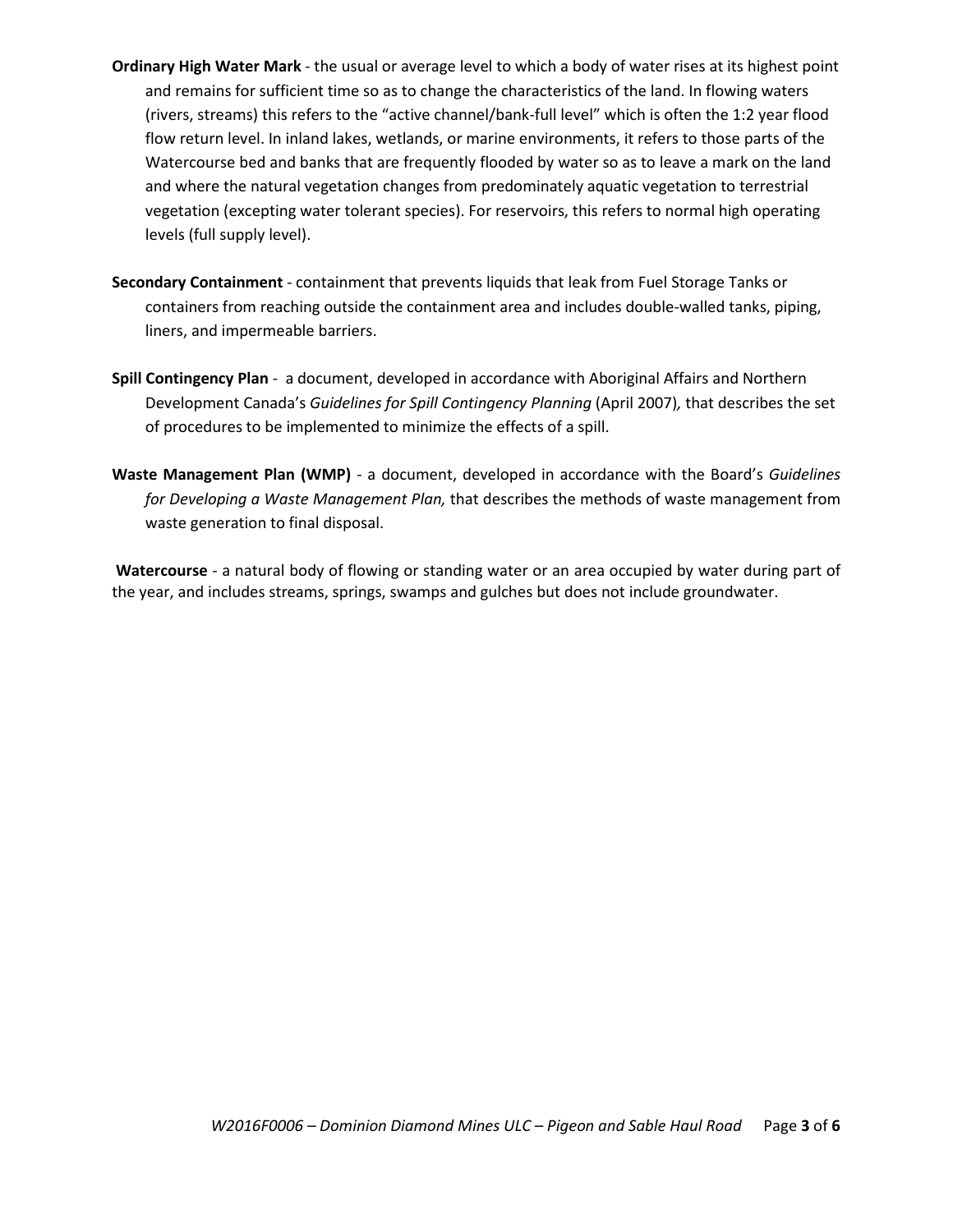**Part C: Conditions Applying to All Activities** (headings correspond to subsection 26(1) of the Mackenzie Valley Land Use Regulations) **26(1)(***a***) Location and Area** 1. The Permittee shall use an existing campsite, as described in the accepted application. **Existing Camp** 2. The Permittee shall not construct parallel lines or roads, unless an existing line or road **Parallel Roads** cannot be used. 3. The Permittee shall locate all lines, trails, and right-of-ways to be constructed parallel **Parallel Watercourse** to any Watercourse a minimum of 30 metres from the Ordinary High Water Mark, except at crossings. 4. The Permittee shall not conduct this land-use operation on any lands not designated **Location of Activities** in the accepted application. **26(1)(***b***) Time** 5. At least 48 hours prior to the commencement of this land-use operation, the **Contact Inspector** Permittee's Field Supervisor shall contact an Inspector at (867) 767-9187 ext. 24186. 6. At least 48 hours prior to commencement of this land-use operation, the Permittee **Identify Agent** shall provide the following information, in writing, to the Board and an Inspector: (a) the name(s) of the person(s) in charge of the field operation; (b) alternates; and (c) all methods for contacting the above person(s). 7. At least ten days prior to the completion of the land-use operation, the Permittee **Reports Before**  shall advise an Inspector of: (a) the plan for removal or storage of equipment and **Removal** materials; and (b) when final cleanup and reclamation of the land used will be completed. **26(1)(***c***) Type and Size of Equipment** 8. The Permittee shall not use any equipment except of a similar type, size, and number **Only Approved**  to that listed in the accepted application. **Equipment 26(1)(***d***) Methods and Techniques** 9. Prior to the movement of any vehicle that exerts pressure on the ground in excess of **Detours and**  35 kPa, the Permittee shall scout proposed lines and routes to select the best **Crossings** location for crossing streams and avoiding terrain obstacles. **26(1)(***e***) Type, Location, Capacity, and Operation of All Facilities** 10. The Permittee shall ensure that the land use area is kept clean at all times. **Clean Work Area 26(1)(***f***) Control or Prevention of Ponding of Water, Flooding, Erosion, Slides, and Subsidence of Land** 11. The Permittee shall install and maintain culverts such that scouring does not occur. **Culvert Size** 12. The land-use operation shall not cause obstruction to any natural drainage. **Natural Drainage** 13. The Permittee shall minimize erosion by installing erosion control structures as the **Progressive Erosion**  land-use operation progresses. **Control**

*W2016F0006 – Dominion Diamond Mines ULC – Pigeon and Sable Haul Road* Page **4** of **6**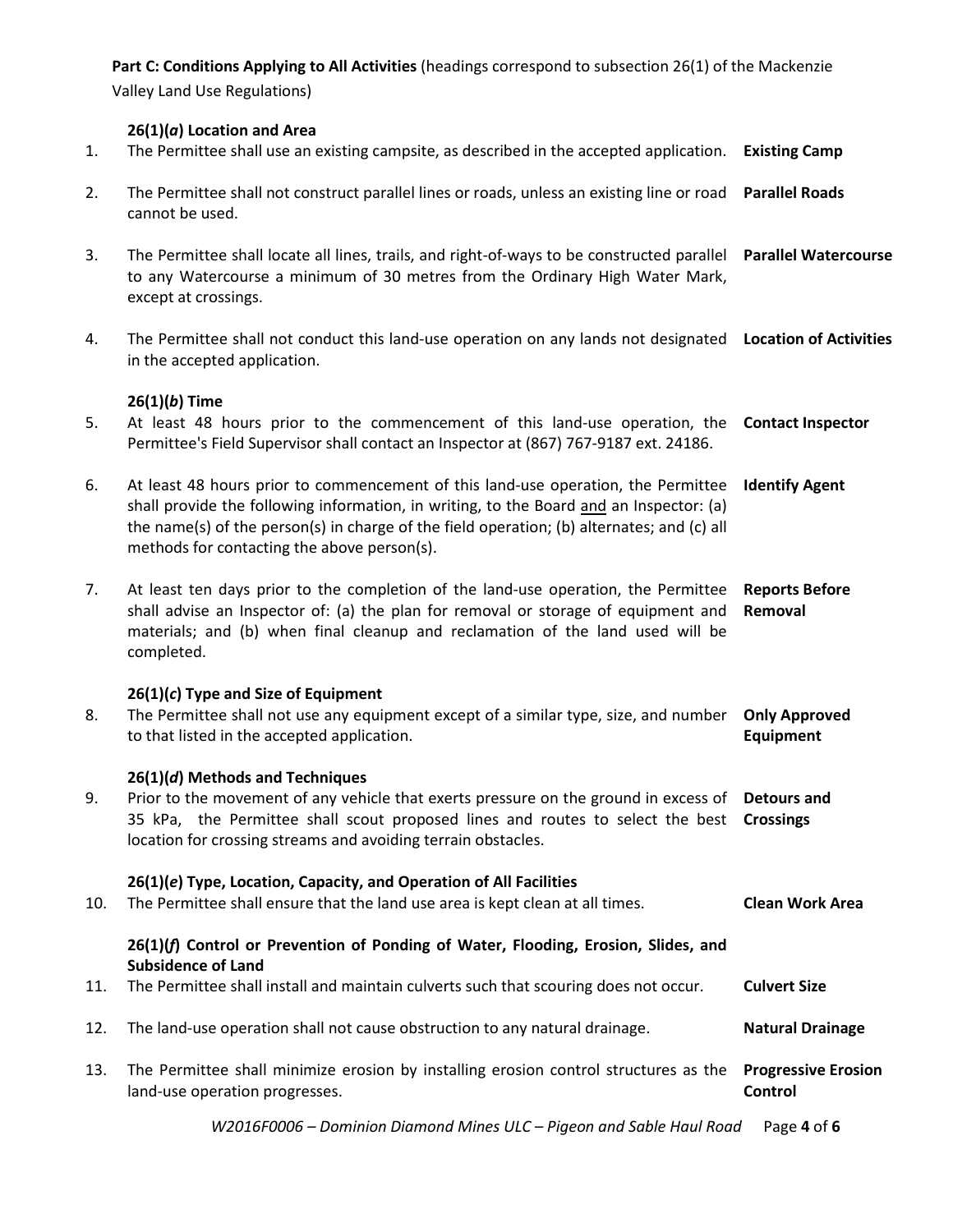| 14. | The Permittee shall not move any equipment or vehicles unless the ground surface is Vehicle Movement<br>in a state capable of fully supporting the equipment or vehicles without rutting or Freeze-up<br>gouging.                                                                                                                                                                                    |                                                       |
|-----|------------------------------------------------------------------------------------------------------------------------------------------------------------------------------------------------------------------------------------------------------------------------------------------------------------------------------------------------------------------------------------------------------|-------------------------------------------------------|
| 15. | The Permittee shall minimize approach grades on all Watercourse crossings.                                                                                                                                                                                                                                                                                                                           | <b>Minimize Approach</b>                              |
|     | 26(1)(g) Use, Storage, Handling, and Ultimate Disposal of Any Chemical or Toxic                                                                                                                                                                                                                                                                                                                      |                                                       |
| 16. | <b>Material</b><br>At least seven days prior to the use of any chemicals that were not identified in the<br>accepted application, the MSDS sheets must be provided to an Inspector and the<br>Board.                                                                                                                                                                                                 | <b>Chemicals</b>                                      |
| 17. | The Permittee shall maintain a record of all spills. For all reportable spills, as defined<br>in the NT-NU Spill Report Form, the Permittee shall: (a) immediately report each spill<br>to the 24-hour Spill Report Line (867) 920-8130; (b) report each spill to an Inspector<br>within 24 hours; and (c) submit, to the Board and an Inspector, a detailed report on<br>each spill within 30 days. | <b>Report Spills</b>                                  |
| 18. | 26(1)(h) Wildlife and Fish Habitat<br>The Permittee shall take all reasonable measures to prevent damage to wildlife and <b>Habitat Damage</b><br>fish Habitat during this land-use operation.                                                                                                                                                                                                       |                                                       |
| 19. | Prior to construction of caribou crossings, the Permittee shall submit information of Caribou Crossings<br>locations and design of caribou crossings which incorporates input from Aboriginal<br>organizations to the Board. The Permittee shall ensure caribou crossings are<br>constructed in accordance with this information.                                                                    |                                                       |
| 20. | 26(1)(i) Storage, Handling, and Disposal of Refuse or Sewage<br>The Permittee shall adhere to the approved Waste Management Plan and shall Waste Management<br>annually review the plan and make any necessary revisions to reflect changes in<br>operations, technology, chemicals, or fuels, or as directed by the Board. Revisions to<br>the plan shall be submitted to the Board for approval.   |                                                       |
| 21. | 26(1)(j) Protection of Historical, Archaeological, and Burial Sites<br>The Permittee shall not operate any vehicle or equipment within 30 metres of a<br>known or suspected historical or archaeological site or burial ground.                                                                                                                                                                      | Archaeological<br><b>Buffer</b>                       |
| 22. | The Permittee shall not knowingly remove, disturb, or displace any archaeological<br>specimen or site.                                                                                                                                                                                                                                                                                               | <b>Site Disturbance</b>                               |
| 23. | The Permittee shall, where a suspected archaeological or historical site, or burial<br>ground is discovered: (a) immediately suspend operations on the site; and (b) notify<br>the Board at (867) 765-4592 or an Inspector at (867) 767-9187 ext. 24186, and the<br>Prince of Wales Northern Heritage Centre at (867) 920-6182 or 873-7688.<br>26(1)(/) Security Deposit                             | <b>Site Discovery and</b><br><b>Notification</b>      |
| 24. | All costs to remediate the area under this Permit are the responsibility of the<br>Permittee.                                                                                                                                                                                                                                                                                                        | <b>Responsibility for</b><br><b>Remediation Costs</b> |